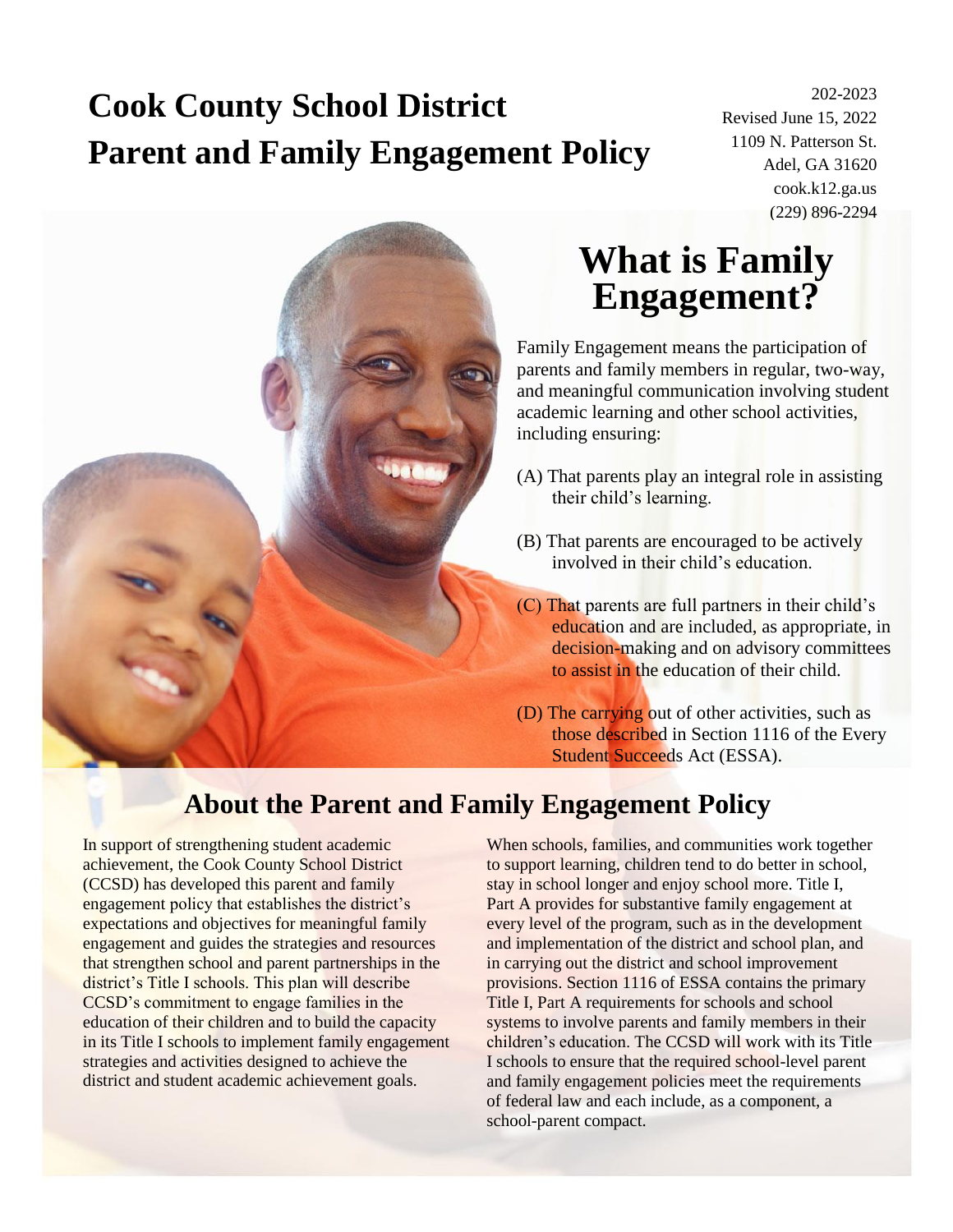## **Jointly Developed**

During the annual review meeting in May 2022, parents, school and district personnel, and community members were invited to participate and provide suggestions and ideas to improve this district parent and family engagement policy for the 2022-2023 school year. The district sent an email to stakeholders informing them about this meeting. During the meeting, participants also reviewed and discussed the Consolidated LEA Improvement Plan (CLIP).

Upon final revision, the district parent and family engagement policy was incorporated into the CLIP which was submitted to the state. Parents are welcome to submit comments and feedback regarding the policy at any time on the school district website or by submitting written comments to your child's school. All feedback received by May 2023 will be considered for revisions to this policy for the 2023-2024 school year.

The district's plan to distribute this policy is to post it on district and school websites and in parent resource centers, disseminate it during the annual Title I school meetings in the fall, and email the link to all parents in a format and language they can understand.

## **Strengthening Our School**

This year, the district social services coordinator (SSC) will provide technical assistance and support to all Title I schools to ensure family engagement requirements are being satisfied and that family engagement strategies and activities are being implemented. Parent and family engagement coordinators (PFECs) in Title I schools will receive notifications and resources from the district and the SSC to help them improve and strengthen family engagement. In addition to frequent communication and school visits, the district and the SSC will hold meetings and trainings with its Title I schools' principals and PFECs to review family engagement plans and activities.

Additionally, the district will convene a summit in September for principals and PFECs to review parent and family engagement requirements and plan opportunities for family engagement activities and meetings for the remainder of the school year.

#### **Reservation of Funds**

The CCSD will reserve 1 percent from the total amount of Title I funds it receives in 2022-2023 to carry out the parent and family engagement requirements listed in this policy and as described in federal law. Title I schools will use these funds to support their building-level family engagement programs and activities. The district will provide clear guidance and communication to assist each Title I school in developing an adequate family engagement budget that addresses their needs assessment and parent recommendations.

Each Title I school will host an annual School Improvement Forum in May for parents to provide suggestions on how these family engagement funds could be used in the upcoming year at the school level. Comment cards and minutes from these meetings will be reviewed by the district to determine areas of need for the upcoming school year and consider changes to the family engagement budget. If you have suggestions, please contact the SSC in the district office.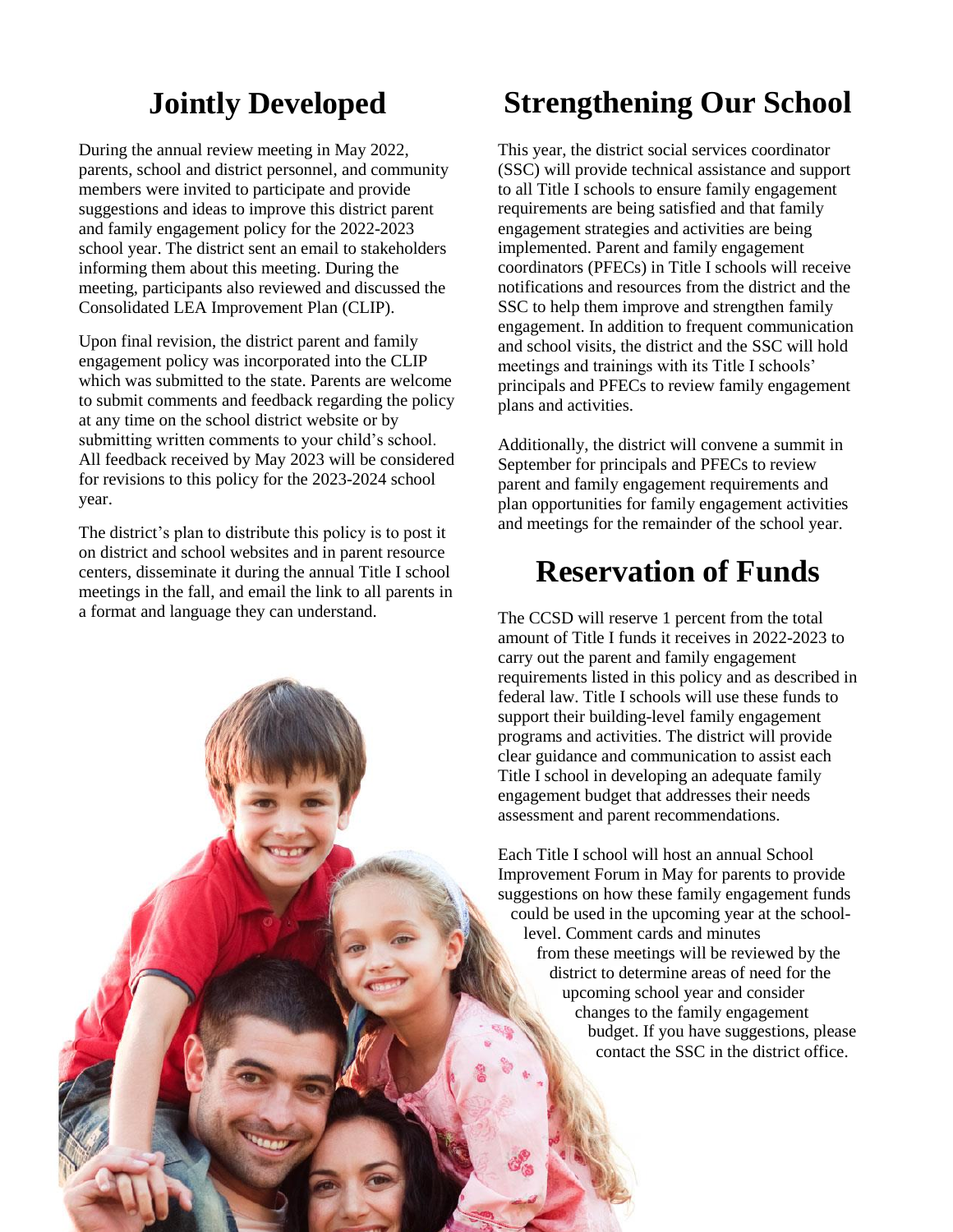

## **Opportunities for Meaningful Consultation**

Input and suggestions from parents, family members, and community partners are an essential component of the district and school improvement plans that are developed each year. All parents of students eligible to receive Title I services are invited to attend the meeting described in this section to share their ideas and suggestions to help the district, schools, and students reach our student academic achievement goals.

#### **School Improvement Forums ~** *May, 2023*

During this month, each Title I school will host a forum for parents and family members to hear the latest updates from the Cook County School District. Those in attendance will have an opportunity to participate in roundtable discussions to review and provide input into the district's parent and family engagement policy, the schoolwide plan, and the family engagement budget, as well as topics for school staff training and the Consolidated LEA Improvement Plan for the 2023-2024 school year.

Each Title I school will send invitations home as well as email and text parents to notify them about the date and time of the forum in advance of the meeting. Information regarding the School Improvement Forum will also be made available on the district and school websites.

Input on the use of Title I funds to support family engagement programs may also be provided through the annual district survey. The survey will contain questions related to the family engagement budget and school staff training for parents to provide their comments.

#### **Unable to attend these meetings? Please visit** *www.cook.k12.ga.us/TitleIA* **to review meeting documents and leave your input.**



*Scan the code with your smartphone or tablet to access information from the Cook County Schools Title I, Part A website.*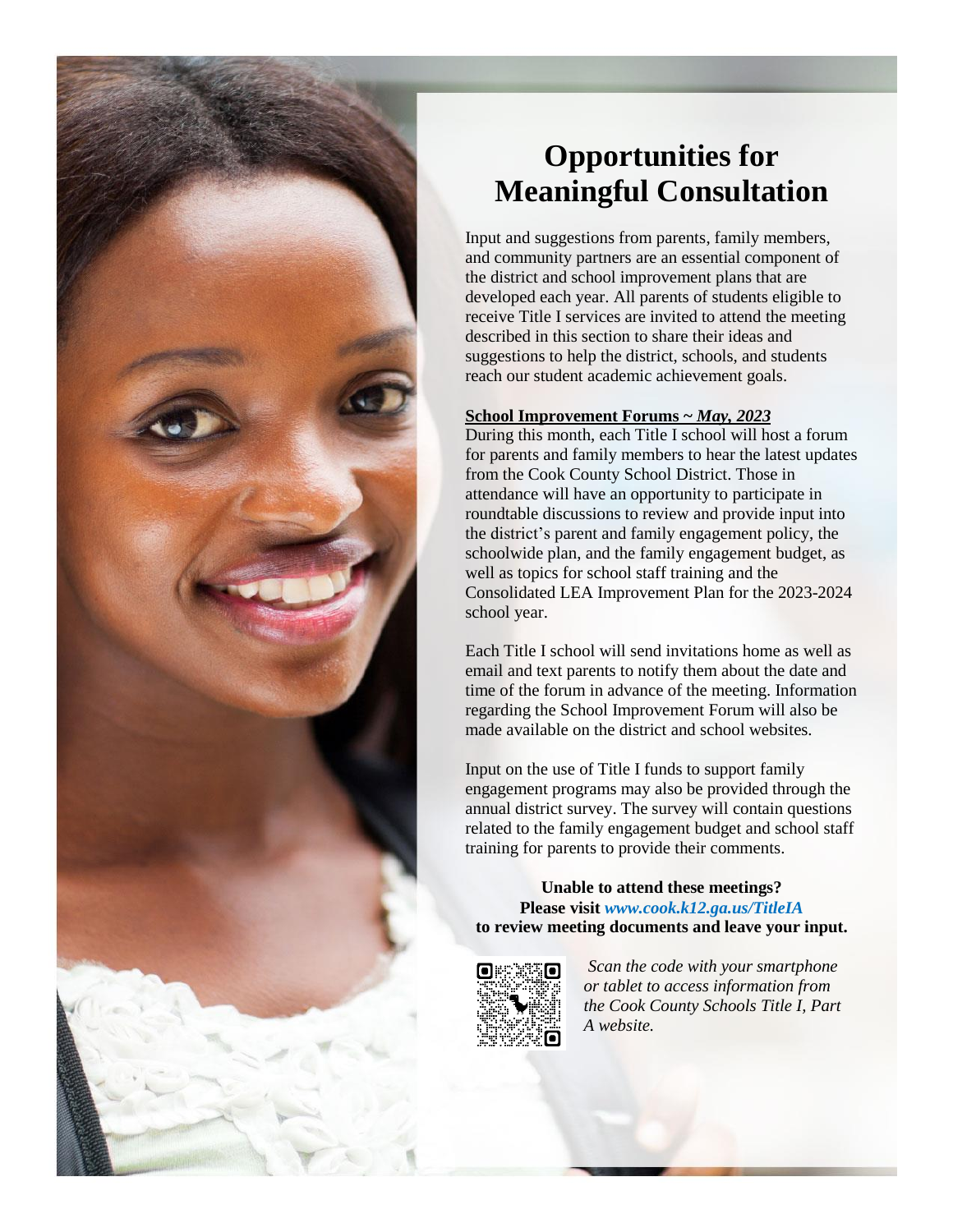#### **Building Capacity**

The CCSD will build partnerships between its Title I Schools, families, and community with the goal of developing mutual support for student achievement. To develop capacity for this support, the CCSD will implement a variety of family and community engagement initiatives. The Academic Parent-Teacher Team (APTT) model of family engagement is one such initiative. Training and support of APTT was provided for through the Georgia Department of Education. APTT is a program wherein teachers and families partner to address academic goals through at-home learning activities.

#### *Of Parents* –

The CCSD will provide families with information about the overall Title I program and its requirements. The district works with its Title I schools to help families understand academic expectations for student learning and progress. Specific information related to APTT, the State's challenging academic standards, and local and state assessments—including alternative assessments, will also be provided. The district also offers assistance to parents in understanding use of its online student information system and other digital resources, including the harms of copyright piracy, through its technology specialists. Notifications about these opportunities will be posted on the district website and shared through school messaging systems, newsletters, and social media postings.

In addition, the district and school websites contain resources and materials such as parent guides, study guides, practice assessments, and APTT materials for at-home learning. Hard copies of these materials are also available at all Title I schools, including copies in Spanish.

The CCSD will coordinate and integrate the district's family engagement programs under this part with parent and family engagement strategies, to the extent feasible and appropriate, with other relevant Federal, State, and local laws and programs such as the local preschool program and other federal and state funded preschool programs in the district. The district will invite faculty and staff from those programs to attend planning meetings focused on family engagement activities. In the spring, schools will host Kindergarten Readiness sessions, Middle and High School Transition opportunities, and College and Career sessions so parents may receive information to help prepare them and their children for the next life stage.

# *Of School Staff* –

The CCSD will conduct trainings during the school year for principals and school PFECs to learn and discuss strategies to increase family engagement, improve school-family communication, and build ties with parents and the community. The district Family Engagement Leadership Team (FELT) will conduct APTT training for the entire school staff. The purpose of the FELT is to coordinate the sustainability and growth of APTT in the district. Appropriate school staff and faculty will also be provided training focused on creating welcoming environments.

To ensure that information related to district, school, parent programs, APTT meetings, and activities is available to all parents, each Title I school is required to send home and post online information for parents and family members in an understandable language and uniform format. At the beginning of the year, school staff will be trained on parent notifications and resources to be sent home in parents' preferred language, where applicable, and providing interpreters at parent events and APTT meetings. Information posted on the district website will be translated to the extent practicable. The district will also utilize school phone call systems, district and school websites, local news media, and social media to post information for parents.